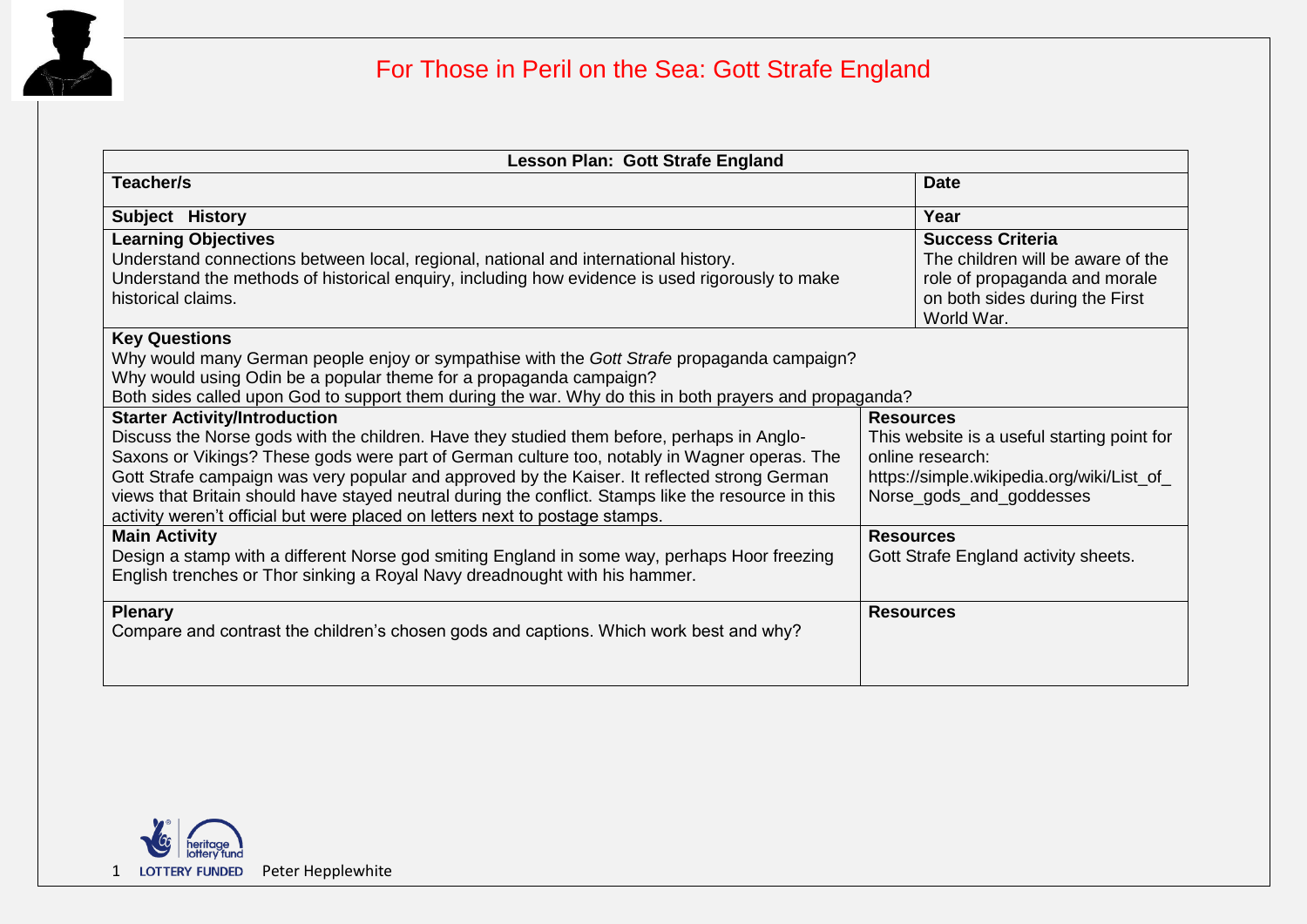

## For Those in Peril on the Sea: Gott Strafe England



Many Germans had expected Britain to stay out of the war in 1914 and felt betrayed when the British fought alongside the French. Gott Strafe England was a popular propaganda campaign in Germany during the First World War. The slogan meant *God Punish England.* It was used on posters, postcards and stamps, like this image. Here the Norse God Odin is attacking England with his spear. Kriegsjahr means *Year of War.*

What other Norse Gods do you know? Loki, Thor or the wolf Fenrir perhaps? Research one or two Norse Gods and design a stamp showing them helping Germany fight England. Could a flying god attack a British airship or a sea god sink a British dreadnought? Work your ideas up in rough and use the blank stamp on the next page for your finished design.